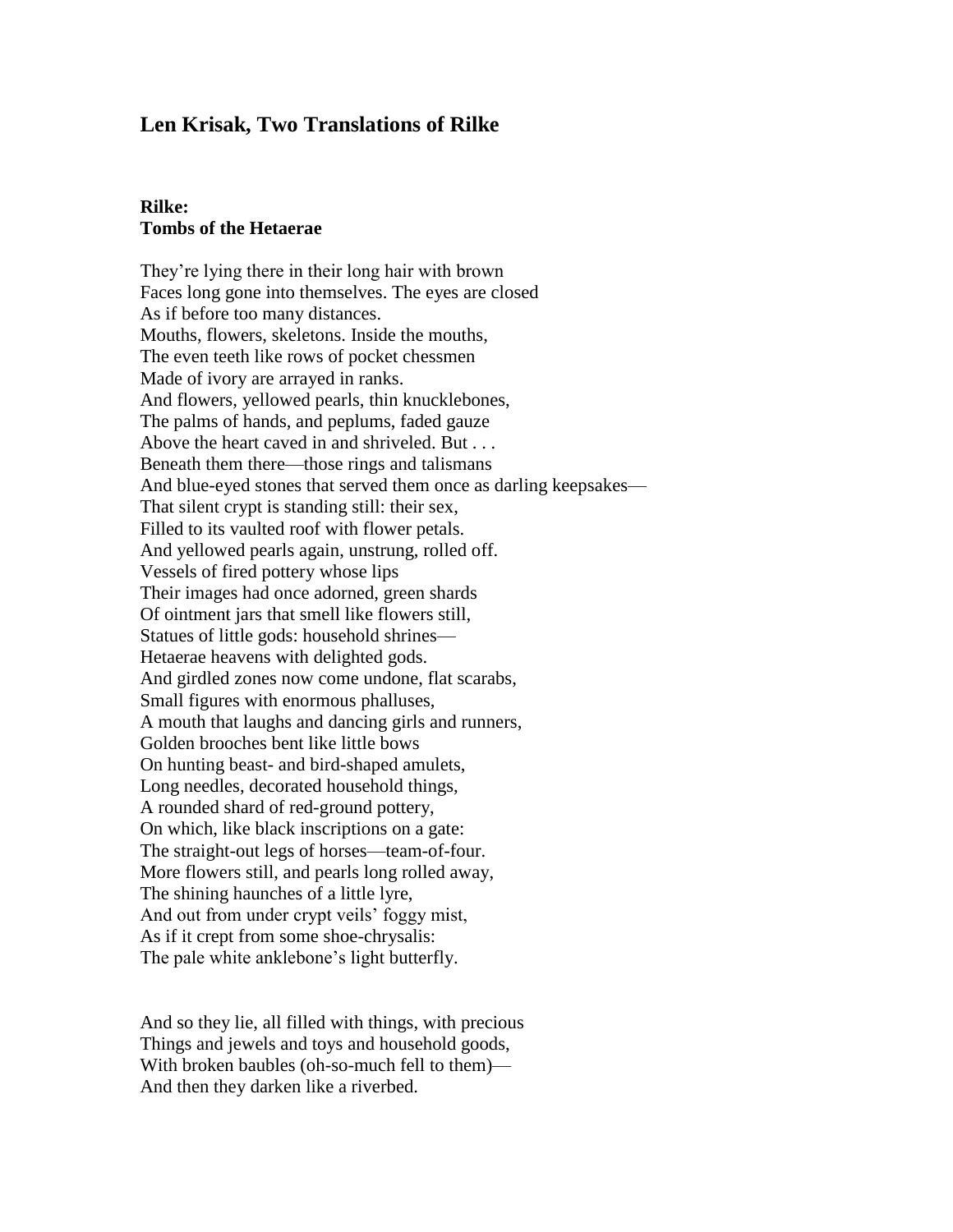For riverbeds they were. Above them, in a rush of rapid ripples (That longed to get ahead to life-to-come), A slew of young men's bodies hurled themselves (Young men in whom the torrents of grown men Were rushing). Sometimes, boys broke from their hills Of childhood, coming down in timid waters To play with what lay on those riverbeds, Till steep slopes sent them to their deepest feelings:

They filled with smooth, clear water then, from bank To bank, and all along their long, wide ways. They stirred up eddies in their deepest places And mirrored for the first time ever banks And distant birdcalls—, all the while, high up, The starry starry nights of some sweet country Blossomed into heavens closing nowhere.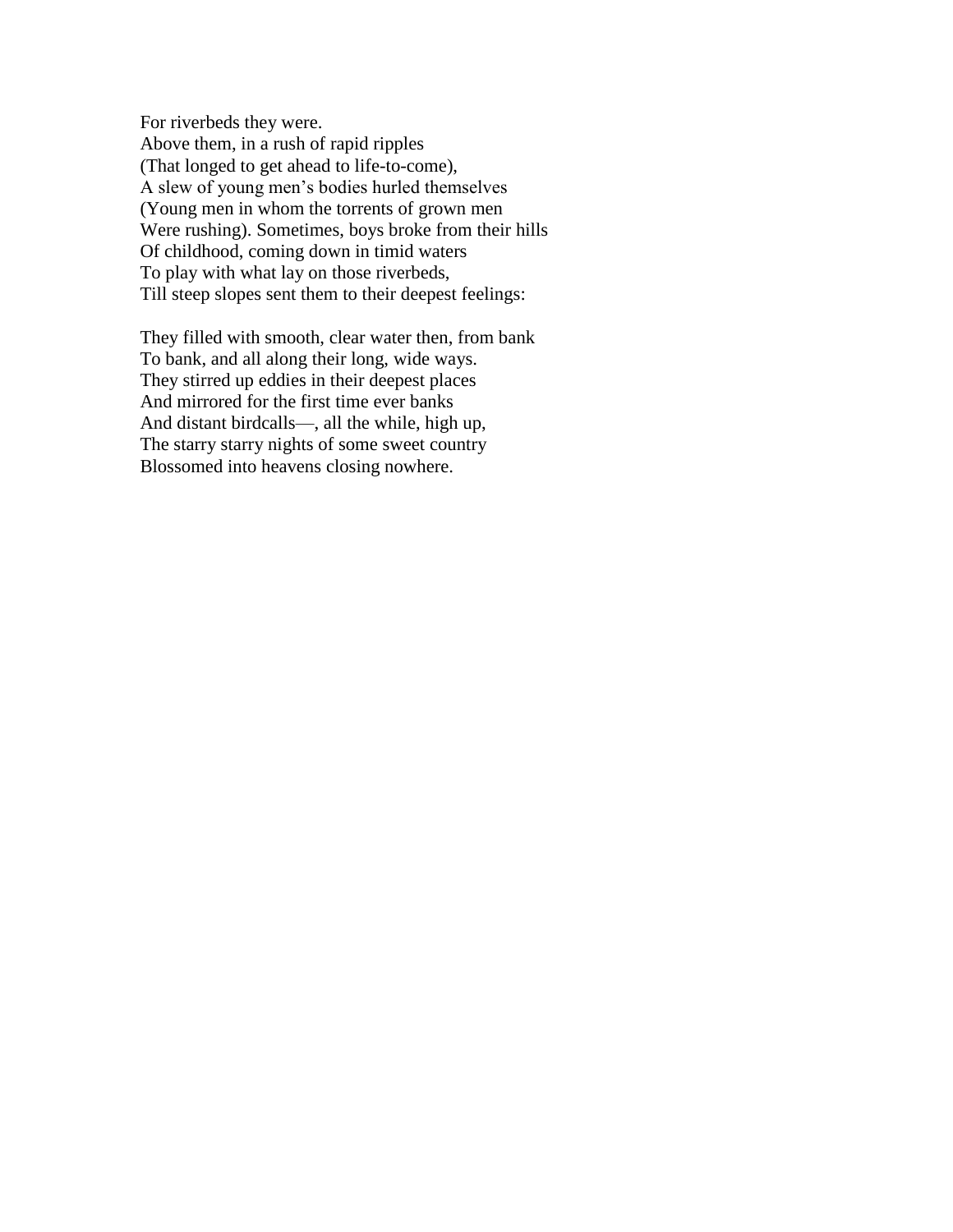## **Rilke: Hetären-Graber**

In ihren langen Haaren liegen sie mit braunen, tief in sich gegangenen Gesichtern. Die Augen zu wie vor zu vieler Ferne. Skelette, Munde, Blumen. In den Munden die glatten Zähne wie ein Reise-Schachspiel aus Elfenbein in Reihen aufgestellt. Und Blumen, gelbe Perlen, schlanke Knochen, Hände und Hemden, welkende Gewebe über dem eingestürzten Herzen. Aber dort unter jenen Ringen, Talismanen und augenblauen Steinen (Lieblings-Angedenken) steht noch die stille Krypta des Geschlechtes, bis an die Wölbung voll mit Blumenblättern. Und wieder gelbe Perlen, weitverrollte, - Schalen gebrannten Tones, deren Bug ihr eignes Bild geziert hat, grüne Scherben von Salben-Vasen, die wie Blumen duften, und Formen kleiner Götter: Hausaltäre, Hetärenhimmel mit entzückten Göttern. Gesprengte Gürtel, flache Skarabäen, kleine Figuren riesigen Geschlechtes, ein Mund der lacht und Tanzende und Läufer, goldene Fibeln, kleinen Bogen ähnlich zur Jagd auf Tier- und Vogelamulette, und lange Nadeln, zieres Hausgeräte und eine runde Scherbe roten Grundes, darauf, wie eines Eingangs schwarze Aufschrift, die straffen Beine eines Viergespannes. Und wieder Blumen, Perlen, die verrollt sind, die hellen Lenden einer kleinen Leier, und zwischen Schleiern, die gleich Nebeln fallen, wie ausgekrochen aus des Schuhes Puppe: des Fußgelenkes leichter Schmetterling.

So liegen sie mit Dingen angefüllt, kostbaren Dingen, Steinen, Spielzeug, Hausrat, zerschlagnem Tand (was alles in sie abfiel), und dunkeln wie der Grund von einem Fluß.

Flußbetten waren sie, darüber hin in kurzen schnellen Wellen (die weiter wollten zu dem nächsten Leben)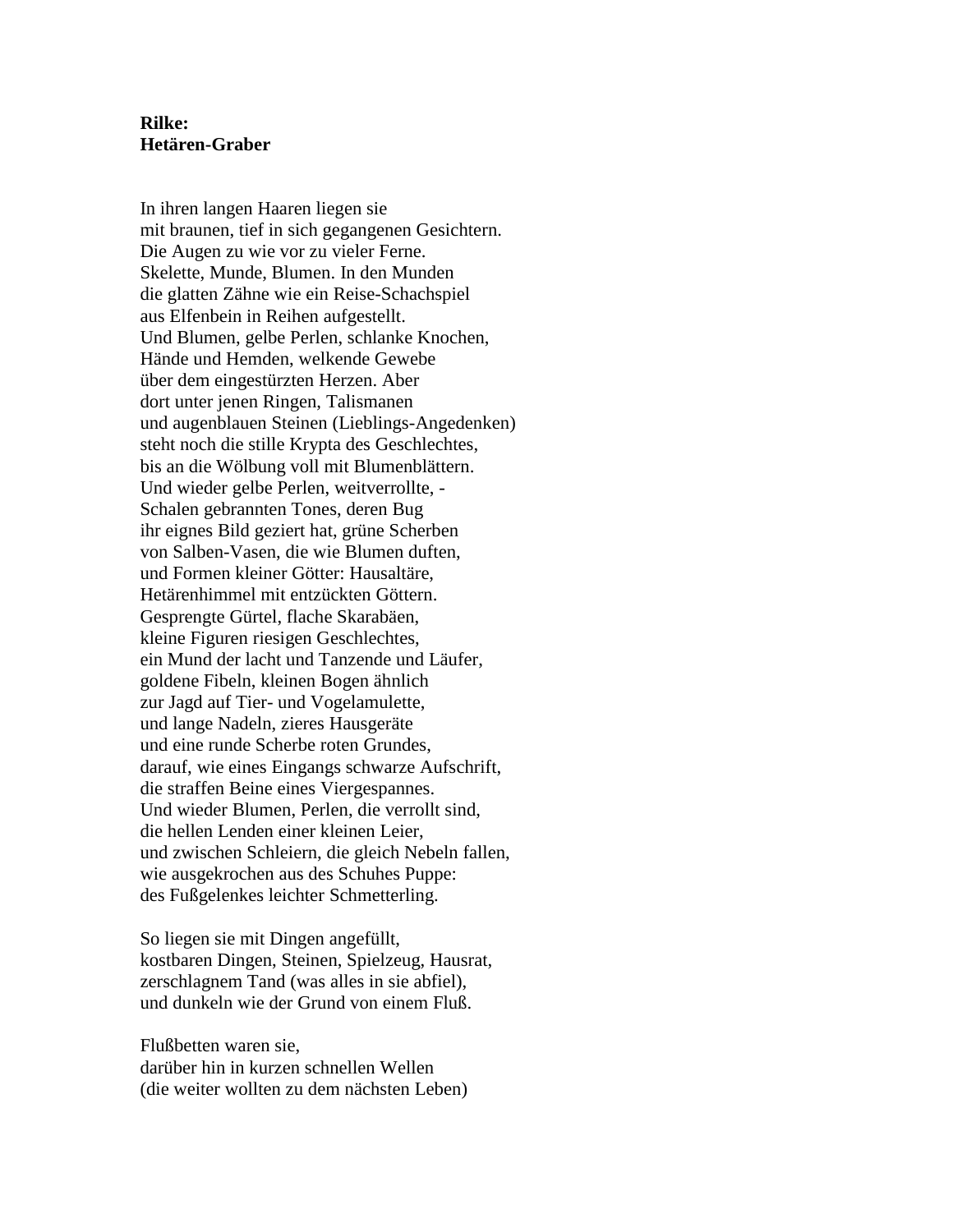die Leiber vieler Jünglinge sich stürzten und in denen der Männer Ströme rauschten. Und manchmal brachen Knaben aus den Bergen der Kindheit, kamen zagen Falles nieder und spielten mit den Dingen auf dem Grunde, bis das Gefälle ihr Gefühl ergriff:

Dann füllten sie mit flachem klaren Wasser die ganze Breite dieses breiten Weges und trieben Wirbel an den tiefen Stellen; und spiegelten zum ersten Mal die Ufer und ferne Vogelrufe -, während hoch die Sternennächte eines süßen Landes in Himmel wuchsen, die sich nirgends schlossen.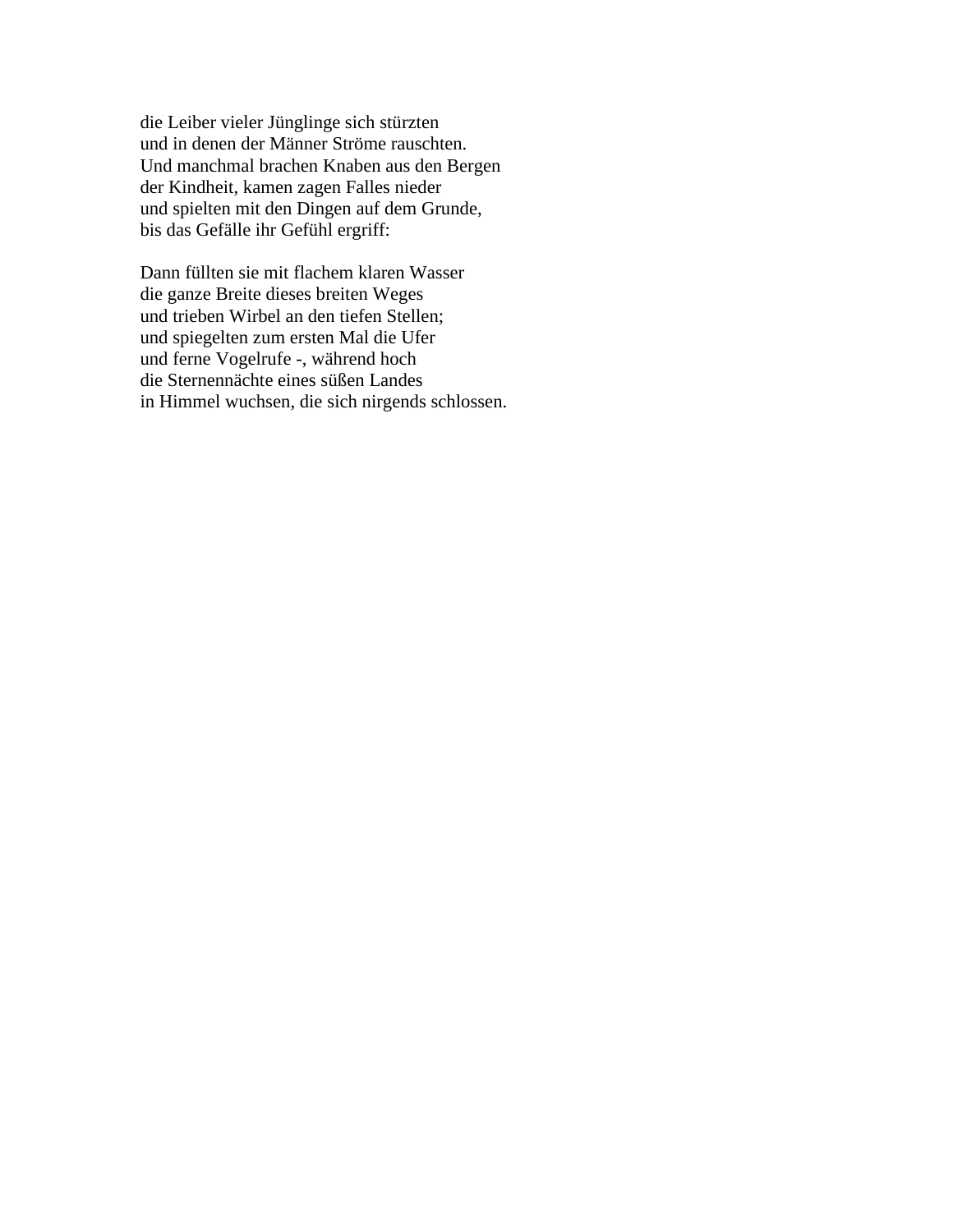### **Rilke: Alcestis**

Then suddenly the messenger was there Among them, pitched in like some new ingredient For the bubbling, simmering wedding feast. But no one drinking knew it; no one sensed The secret entrance of the god, who wrapped His godhood round him like a thick wet cloak, And seemed just one of them—someone or other— As he moved among them. Suddenly, A guest, mid-sentence, saw the young host, now No longer at his leisure, leap up from reclining As if he had been jerked. All over him, In his whole being, an alien quality Was mirrored—that which terribly addressed him. At that, as if the roiling noise had cleared, Silence was there, and only lees were left— Just turbid, mumbling dregs; a sediment Of falling babble rancid even now, Already reeking of its stagnant laughter. And then they knew him for the slender god. He stood there adamant and filled within With all his mission, which they almost knew. Yet when it was pronounced it was beyond All knowing—knowledge none could ever grasp: He now must die. But when? Within the hour.

But then his shell of fear was broken— Cracked in pieces—and from out of it He stretched his hands to bargain with the god: For years; for only one more year of youth; For months; for weeks; for just a few more days; Oh, not for days, but only nights—just one! A single night; for *this* one night; for *this*! The god denied him and Admetus cried Out—screamed. He did not hold it in. He cried out As his mother cried in bearing him.

Then she stepped up to him, an aged woman. His father also came—his ancient father— And both stood there, old, worn out, and perplexed, Beside their wailing son, who looked at them More closely than ever, stopped, gulped, and said: "Father,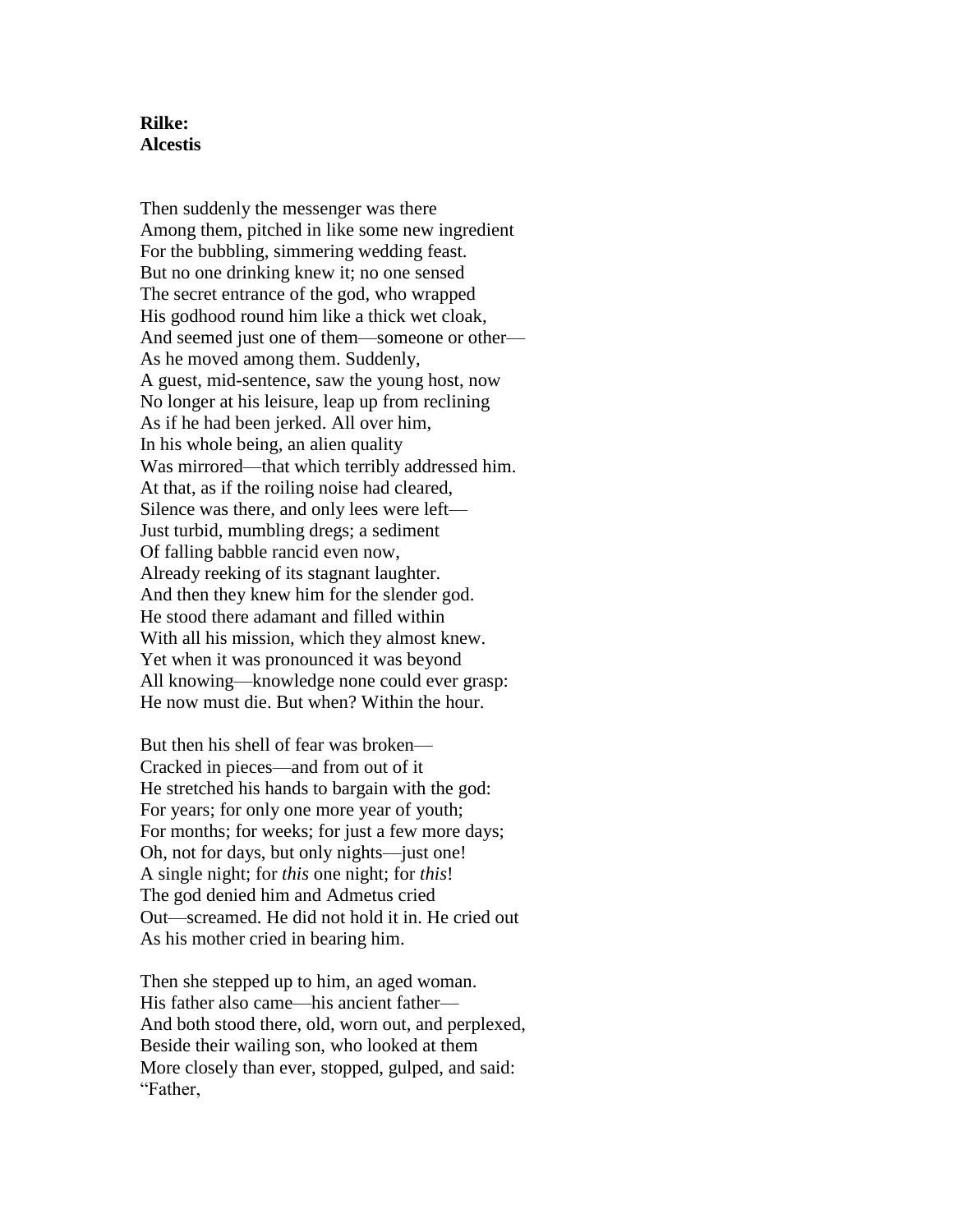Then do you set such store on these remains— These dregs that almost choke you? Go. Go pour Them all away. And you—yes, you, old woman; Mother: What's keeping you here still? You've given birth." And in one grasp, he held them both, like victims For the sacrifice, then let both go, Abruptly, shoving them away, inspired, Radiant, panting, calling, "Creon. Creon!" And only that, and calling just that name. But in his face was all he didn't say, But showed, while hoping—as he dragged that name Out fervently—that he would find his young True friend across the disconcerted tables: "Don't you see? The old can't ransom me. They're spent, worn out, and poor; they're almost worthless. But you! Yes, Creon, you, in all your beauty—"

With that, he saw his loving friend no more, Who shrank back. Then, *she* was the one who came, But almost something smaller than he knew— And sad and fragile in her pallid wedding Dress. The others all are just her aisle, Down which she comes . . . and comes—: soon, she'll be there, Within his arms, which wait so painfully.

But as he waits, she speaks, though not to him. It is the *god* she speaks to, and he hears her, And all the rest hear her as if through *him*:

No one but me can be his ransom—*me*. *I'll* go. For no one else has reached his end The way I have. What is there left of me, Of all I was here? Really, I'm the dying One. Hadn't she explained, in charging you? That very bed that's waiting there inside? It is the Underworld's. I've said farewell— Farewell after farewell. No dying man's said more. Yes, I have left, So all that's buried under him who is My husband at this moment melts, unburdened—. So lead me off. I'm dying, yes, for him.

The way the wind will veer on the high seas, The god stepped toward her who was like one dead Almost; he left her husband far away.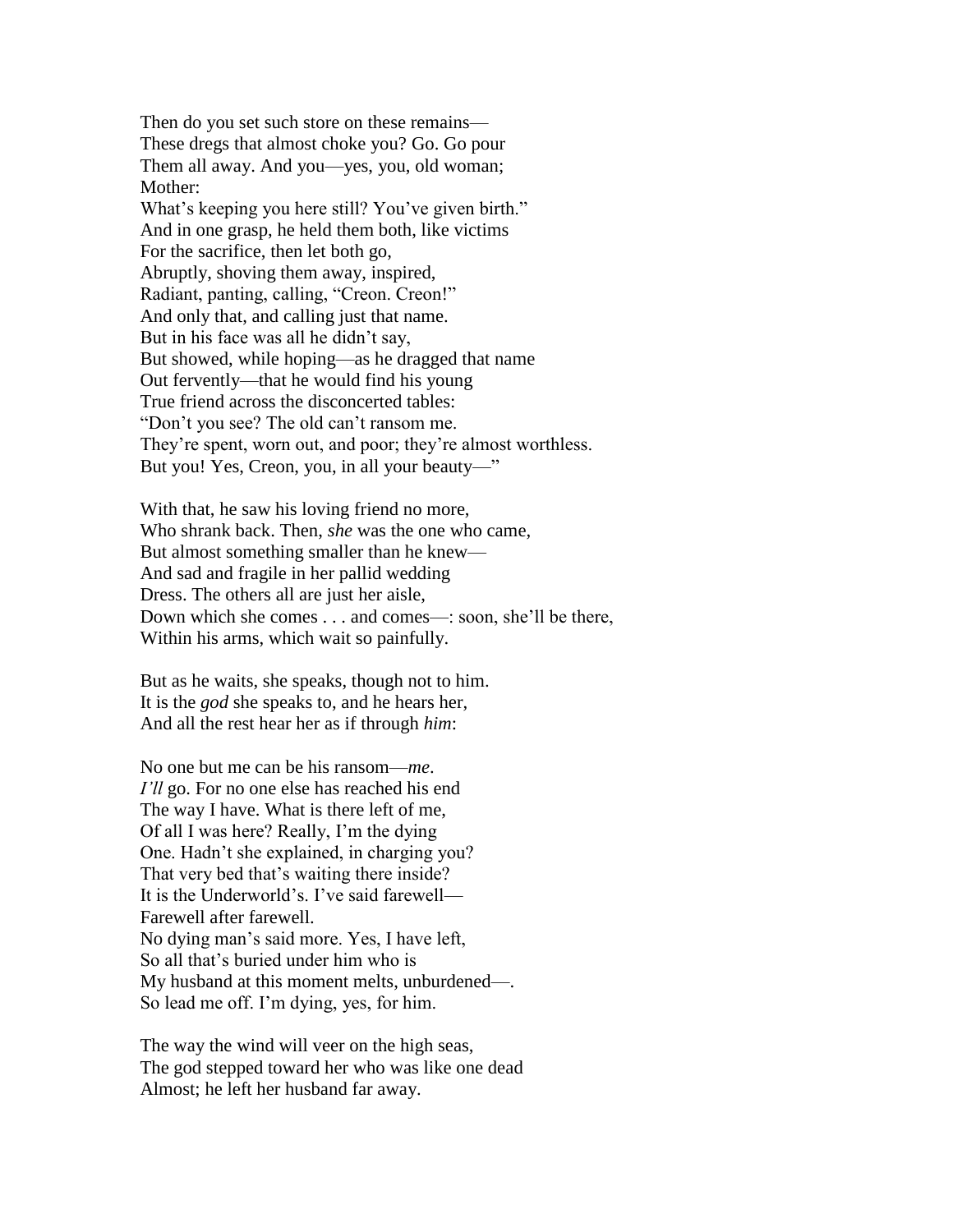To him, the god gave, hidden in a little Signal, all the hundred lives of Earth. And lurching drunkenly toward both of them, He grasped for them as in a dream. But they'd Already reached the entrance, where the tear-Stained women crowded round. And then he saw, For one last time, her maiden face as she Turned back around, her smile bright as a hope That was almost a pledge: that she would come Back all grown up—back from the depths of death— To him, the living one.

Then, kneeling there, He threw his hands up, covering his face, So later he would see only this smile.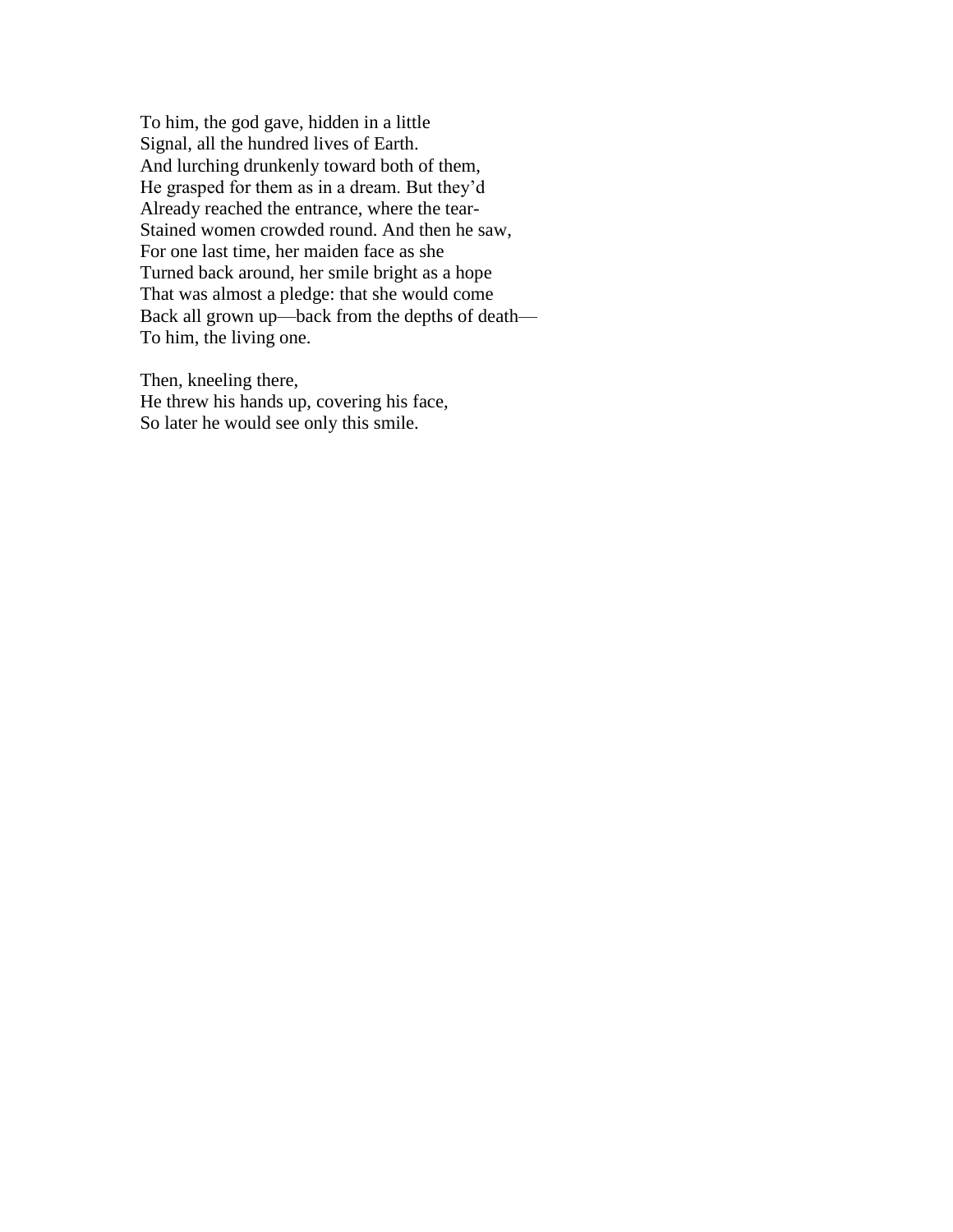#### **Rilke: Alkestis**

Da plötzlich war der Bote unter ihnen, hineingeworfen in das Überkochen des Hochzeitsmahles wie ein neuer Zusatz. Sie fühlten nicht, die Trinkenden, des Gottes heimlichen Eintritt, welcher seine Gottheit so an sich hielt wie einen nassen Mantel und ihrer einer schien, der oder jener, wie er so durchging. Aber plötzlich sah mitten im Sprechen einer von den Gästen den jungen Hausherrn oben an dem Tische wie in die Höh gerissen, nicht mehr liegend, und überall und mit dem ganzen Wesen ein Fremdes spiegelnd, das ihn furchtbar ansprach.

Und gleich darauf, als klärte sich die Mischung, war Stille; nur mit einem Satz am Boden von trübem Lärm und einem Niederschlag fallenden Lallens, schon verdorben riechend nach dumpfem umgestandenen Gelächter. Und da erkannten sie den schlanken Gott, und wie er dastand, innerlich voll Sendung und unerbittlich, - wussten sie es beinah. Und doch, als es gesagt war, war es mehr als alles Wissen, gar nicht zu begreifen. Admet muss sterben. Wann? In dieser Stunde.

Der aber brach die Schale seines Schreckens in Stücken ab und streckte seine Hände heraus aus ihr, um mit dem Gott zu handeln. Um Jahre, um ein einzig Jahr noch Jugend, um Monate, um Wochen, um paar Tage, ach, Tage nicht, um Nächte, nur um Eine, um Eine Nacht, um diese nur: um die. Der Gott verneinte, und da schrie er auf und schrie's hinaus und hielt es nicht und schrie wie seine Mutter aufschrie beim Gebären.

Und die trat zu ihm, eine alte Frau, und auch der Vater kam, der alte Vater, und beide standen, alt, veraltet, ratlos, beim Schreienden, der plötzlich, wie noch nie so nah, sie ansah, abbrach, schluckte, sagte: Vater,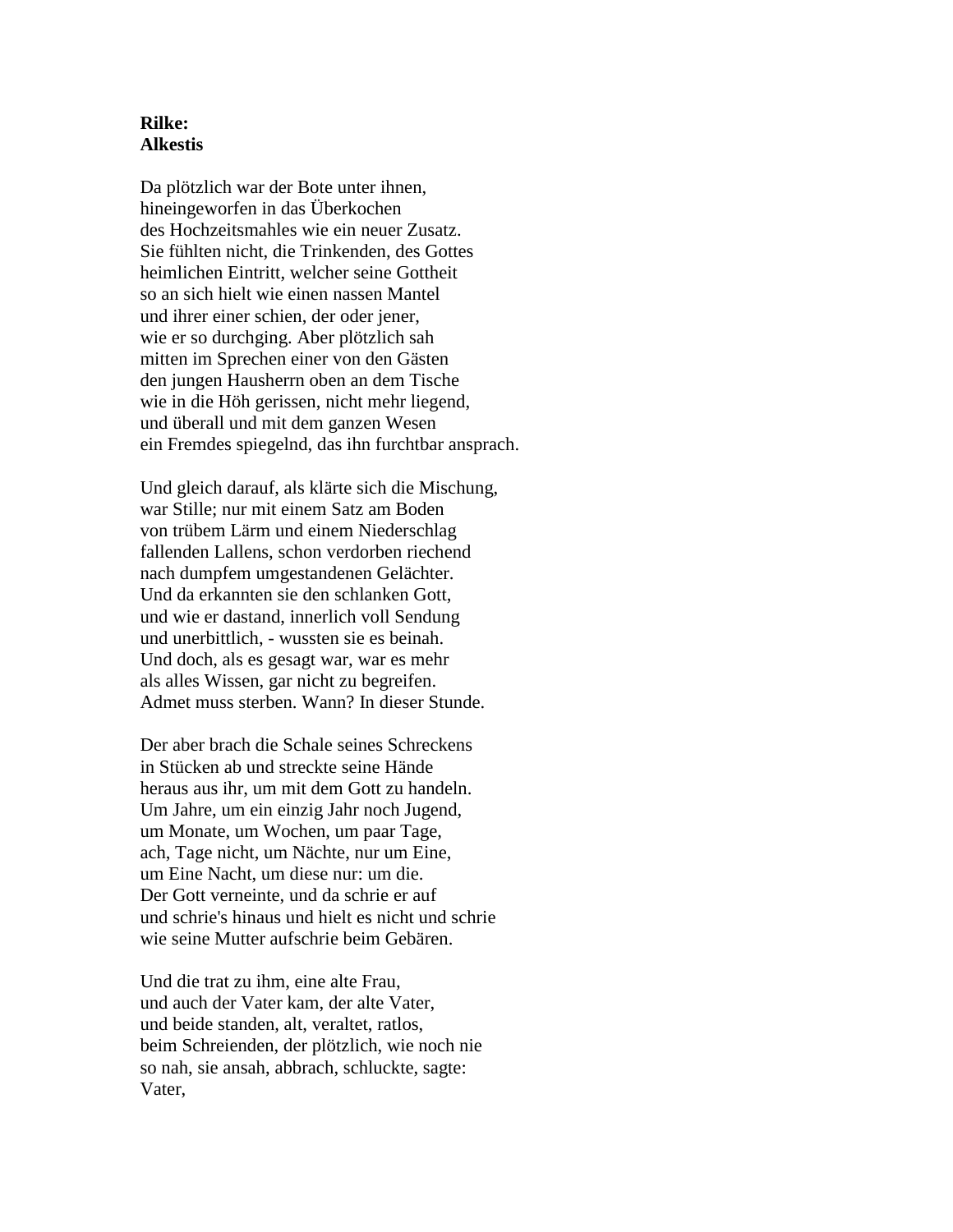liegt dir denn viel daran an diesem Rest, an diesem Satz, der dich beim Schlingen hindert? Geh, gieß ihn weg. Und du, du alte Frau, Matrone, was tust du denn noch hier: du hast geboren.

Und beide hielt er sie wie opfertiere in Einem Griff. Auf einmal ließ er los und stieß die Alten fort, voll Einfall, strahlend und atemholend, rufend: Kreon, Kreon! Und nichts als das; und nichts als diesen Namen. Aber in seinem Antlitz stand das Andere, das er nicht sagte, namenlos erwartend, wie ers dem jungen Freunde, dem Geliebten, erglühend hinhielt übern wirren Tisch. Die Alten (stand da), siehst du, sind kein Loskauf, sie sind verbraucht und schlecht und beinah wertlos, du aber, du, in deiner ganzen Schönheit -

Da aber sah er seinen Freund nicht mehr. Er blieb zurück, und das, was kam, war *sie*, ein wenig kleiner fast als er sie kannte und leicht und traurig in dem bleichen Brautkleid. Die andern alle sind nur ihre Gasse, durch die sie kommt und kommt -: (gleich wird sie da sein in seinen Armen, die sich schmerzhaft auftun).

Doch wie er wartet, spricht sie; nicht zu ihm. Sie spricht zum Gotte, und der Gott vernimmt sie, und alle hörens gleichsam erst im Gotte:

Ersatz kann keiner für ihn sein. Ich *bins*. Ich bin Ersatz. Denn keiner ist zu Ende wie ich es bin. Was bleibt mir denn von dem was ich hier war? Das *ists* ja, dass ich sterbe. Hat sie dirs nicht gesagt, da sie dirs auftrug, dass jenes Lager, das da drinnen wartet, zur Unterwelt gehört? Ich nahm ja Abschied. Abschied über Abschied. Kein Sterbender nimmt mehr davon. Ich ging ja, damit das Alles, unter Dem begraben der jetzt mein Gatte ist, zergeht, sich auflöst -. So führ mich hin: ich sterbe ja für ihn.

Und wie der Wind auf hoher See, der umspringt, so trat der Gott fast wie zu einer Toten und war auf einmal weit von ihrem Gatten,